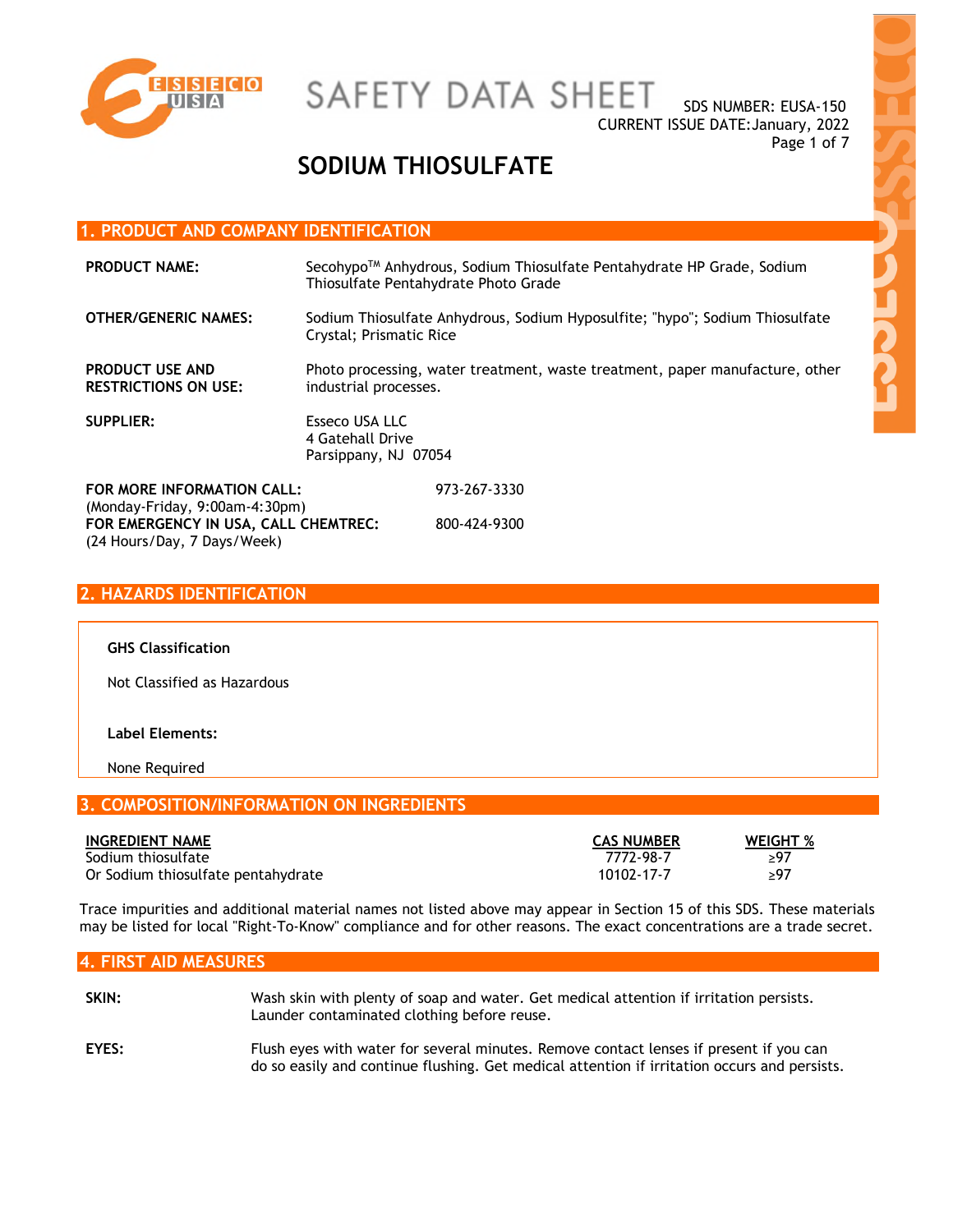

# SAFETY DATA SHEET

SDS NUMBER: EUSA-150 CURRENT ISSUE DATE:January, 2022 Page 2 of 7

# **SODIUM THIOSULFATE**

#### **INHALATION:** Remove to fresh air. Get immediate medical attention if signs of suffocation, irritation or other symptoms develop.

**INGESTION:** Rinse mouth with water and give 1 glass of water to drink. Do not induce vomiting unless directed to do so be medical personnel. Get medical attention if symptoms develop.

> May irritate the skin. May cause irritation to the eyes. May irritate the respiratory tract. Reacts with acids to form toxic and irritating sulfur dioxide gas.

Immediate medical attention should not be required. Treat symptomatically.

**MOST IMPORTANT SYMPTOMS/EFFECTS, ACUTE AND DELAYED: INDICATION OF IMMEDIATE MEDICAL ATTENTION AND SPECIAL TREATMENT, IF NEEDED:**

#### **5. FIRE FIGHTING MEASURES**

#### **SUITABLE (AND UNSUITABLE) EXTINGUISHING MEDIA:**

Material is not flammable. Use extinguishing media appropriate for material in surrounding fire.

**SPECIFIC HAZARDS ARISING FROM THE CHEMICAL:** 

None known.

#### **SPECIAL PROTECTIVE EQUIPMENT AND PRECAUTIONS FOR FIRE-FIGHTING:**

Wear NIOSH-approved self-contained breathing apparatus to protect against any release of toxic and/or irritating fumes. Skin and eye protection should also be provided. Use water-spray to keep fire-exposed containers cool, and to knock down vapors and gases.

### **6. ACCIDENTAL RELEASE MEASURES**

**PERSONAL PRECAUTIONS, PROTECTIVE EQUIPMENT, AND EMERGENCY PROCEDURES:** Wear appropriate personal protective equipment.

**ENVIRONMENTAL PRECAUTIONS:** Spills and releases may have to be reported to Federal and/or local authorities. See Section 15 regarding reporting requirements.

**METHODS AND MATERIALS FOR CONTAINMENT AND CLEANING UP:** Promptly sweep up material with minimum dusting and shovel into an empty container with a cover. Clean spill area with plenty of water.

#### **7. HANDLING AND STORAGE**

**PRECAUTIONS FOR SAFE HANDLING:** (See section 8 for recommended personal protective equipment.) Avoid contact with skin, eyes and clothing. Do not breathe dust or mist. Use with adequate ventilation. Wash thoroughly after handling.

If dissolving and mixing solutions: with anhydrous material, the reaction is exothermic and the solution will retain heat; with the hydrate (crystal) material, the reaction is endothermic and the solution will cool.

#### **CONDITIONS FOR SAFE STORAGE, INCLUDING ANY INCOMPATIBILITIES:**

Store in a cool, dry, well-ventilated area away from acids and oxidizing agents. Keep container closed when not in use and protect from physical damage.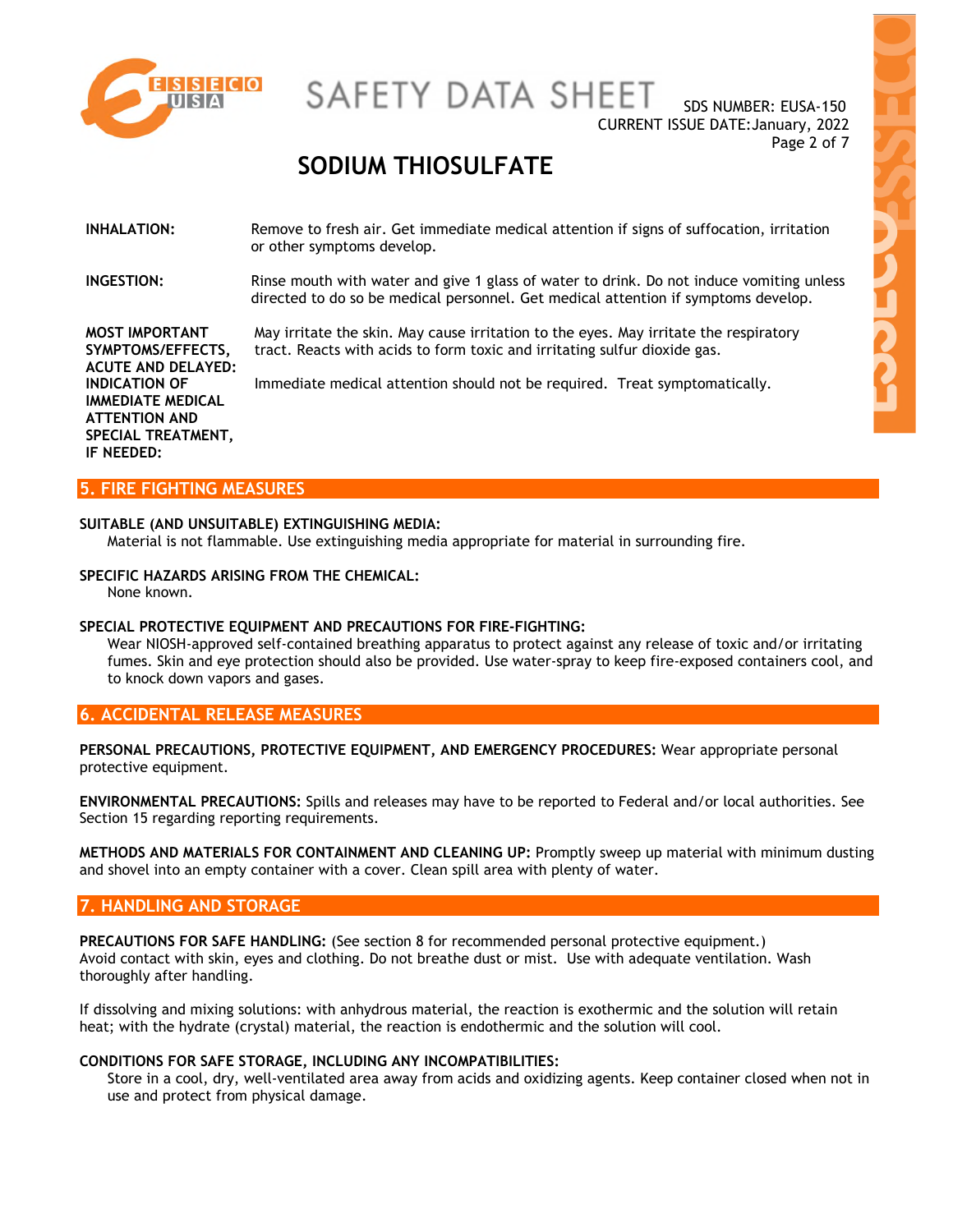

SAFETY DATA SHEET

SDS NUMBER: EUSA-150 CURRENT ISSUE DATE:January, 2022 Page 3 of 7

# **SODIUM THIOSULFATE**

## **8. EXPOSURE CONTROLS/PERSONAL PROTECTION**

#### **EXPOSURE GUIDELINES**

**INGREDIENT NAME ACGIH TLV OSHA PEL OTHER LIMIT** Sodium thiosulfate **None** None None None None None Sodium thiosulfate pentahydrate None None None None None None

#### **OTHER EXPOSURE LIMITS FOR POTENTIAL DECOMPOSITION PRODUCTS:** Sulfur dioxide: OSHA TWA = 5 ppm

ACGIH STEL = 0.25 ppm

Hydrogen sulfide: OSHA 10 minute peak during 8hr shift = 50 ppm OSHA Ceiling = 20 ppm ACGIH TWA = 1 ppm ACGIH STEL = 5 ppm

#### **APPROPRIATE ENGINEERING CONTROLS:**

Local exhaust if dusty conditions exist or if there is a release of sulfur dioxide gas. Do not use in unventilated spaces, e.g., the holds of fishing boats, walk-in coolers or confined spaces.

#### **INDIVIDUAL PROTECTION MEASURES, SUCH AS PERSONAL PROTECTIVE EQUIPMENT**

**SKIN PROTECTION:** For handling dry material, wear rubber gloves and full work clothing, including long-sleeved shirt and trousers. When handling solutions, wear impervious gloves and an apron. If contact with the solution is repeated and/or prolonged, wear full impervious clothing. **EYE PROTECTION:** Wear chemical safety goggles. **RESPIRATORY PROTECTION:** Where required, use a NIOSH-approved respirator for dust, mist, sulfur dioxide and/or hydrogen sulfide gas, as conditions indicate. If sulfur dioxide and/or hydrogen sulfide gas should be released, use a NIOSH-approved selfcontained breathing apparatus or supplied-air respirator. Equipment selection depends on contaminant type and concentration. Select in accordance with 29 CFR 1910.134 and good industrial hygiene practice.

**ADDITIONAL RECOMMENDATIONS:** Eyewash and safety shower are recommended.

## **9. PHYSICAL AND CHEMICAL PROPERTIES**

**PHYSICAL STATE:** Solid. **ODOR:** Odorless. **ODOR THRESOLD:** Not determined. **MOLECULAR WEIGHT:** 158.11 (anhydrous)

**APPEARANCE:** Clear to white granules or crystals. 248.18 (pentahydrate)

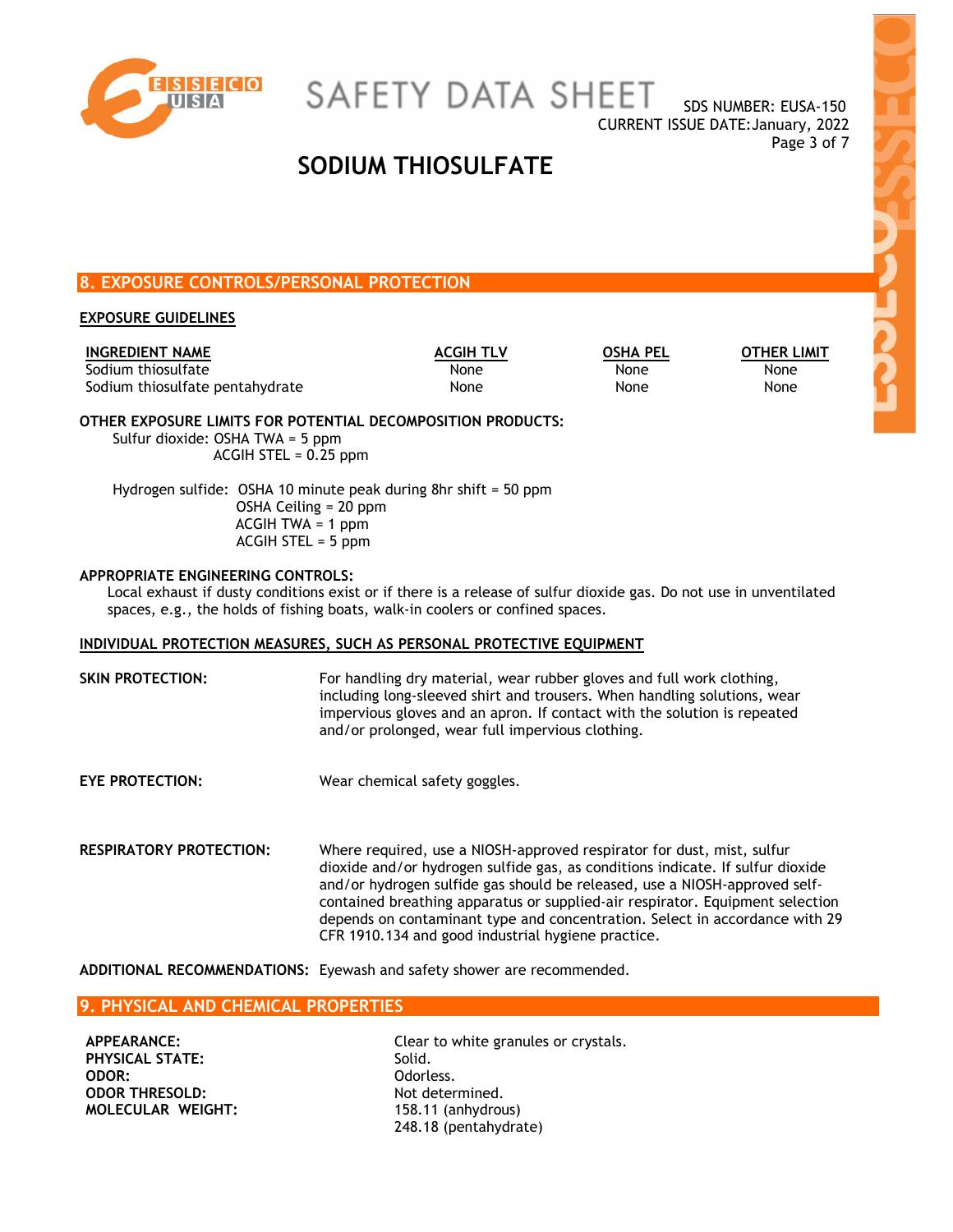

SAFETY DATA SHEET

SDS NUMBER: EUSA-150 CURRENT ISSUE DATE:January, 2022 Page 4 of 7

# **SODIUM THIOSULFATE**

**CHEMICAL FORMULA:** Na<sub>2</sub>S<sub>2</sub>O<sub>3</sub> (anhydrous)

**RELATIVE DENSITY (water = 1.0):** 1.667 (anhydrous)

**SOLUBILITY IN WATER (weight %):** 33 @ 0°C (anhydrous)

**pH:**  $\sim$ 8.6 (7.5% solution; anhydrous)<br> **INITIAL BOILING POINT/RANGE:** Not applicable. **INITIAL BOILING POINT/RANGE:** MELTING/FREEZING POINT: 48°C (118.4°F) (pentahydrate) **VAPOR PRESSURE:** Not applicable.<br> **VAPOR DENSITY** (air = 1.0): Not applicable. **VAPOR DENSITY (air = 1.0): % VOLATILES:** Not applicable. **PARTITION COEFFICIENT (N-OCTANOL/WATER): VISCOSITY:** Not applicable. **FLASH POINT:** Not flammable. **FLASH POINT METHOD:** Not applicable. **AUTOIGNITION TEMPERATURE:** Not applicable. **UPPER FLAME LIMIT (volume % in air):** Not applicable.<br>**LOWER FLAME LIMIT (volume % in air):** Not applicable. **LOWER FLAME LIMIT (volume % in air):** DECOMPOSITION TEMPERATURE: Not determined. **FLAMMABILITY (SOLID, GAS)** Not flammable. **OSHA FLAMMABILITY CLASS:** Not applicable.

Na2S2O3 ·5H2O (pentahydrate) 1.685 (pentahydrate) 52 @ 0°C (pentahydrate) **EVAPORATION RATE:** Not applicable. **COMPARED TO:** Not applicable. Not determined.

**10. STABILITY AND REACTIVITY** 

#### **REACTIVITY:**

Not normally reactive

#### **CHEMICAL STABILITY:**

Normally stable.

#### **POSSIBILITY OF HAZARDOUS REACTIONS:**

Reacts with acids to form toxic and irritating sulfur dioxide gas. Reacts with strong oxidizers to cause vigorous exothermic reactions.

#### **CONDITIONS TO AVOID:**

Avoid elevated temperatures.

#### **INCOMPATIBILITIES:**

Strong oxidizers: causes vigorous exothermic reactions. Acids: releases sulfur dioxide and/or hydrogen sulfide gas.

#### **HAZARDOUS DECOMPOSITION PRODUCTS:**

Sulfur dioxide gas, hydrogen sulfide gas and sodium sulfide residue.

**11. TOXICOLOGICAL INFORMATION**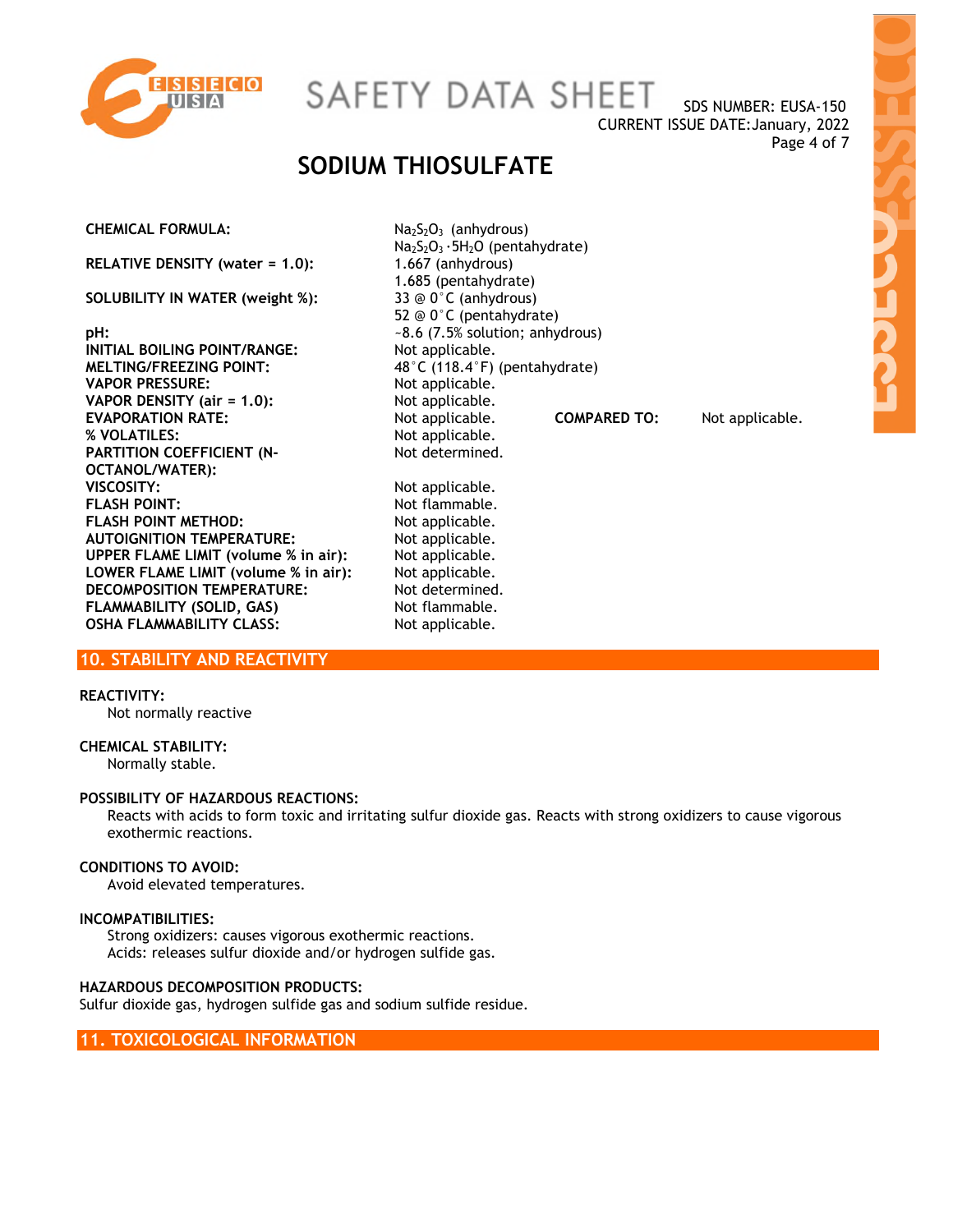

SAFETY DATA SHEET

SDS NUMBER: EUSA-150 CURRENT ISSUE DATE:January, 2022 Page 5 of 7

# **SODIUM THIOSULFATE**

#### **POTENTIAL HEALTH HAZARDS**

#### **ACUTE EFFECTS OF EXPOSURE:**

| SKIN:                   | Dust, solutions or mist may cause skin irritation from repeated or prolonged contact.                                                                                                          |
|-------------------------|------------------------------------------------------------------------------------------------------------------------------------------------------------------------------------------------|
| <b>EYES:</b>            | Dust, solutions or mist may irritate or burn the eyes and cause temporary conjunctivitis.                                                                                                      |
| INHALATION:             | Inhalation of product dust or mist may irritate the respiratory tract. Contact with acids<br>releases sulfur dioxide and/or hydrogen sulfide gas which may be harmful or deadly if<br>inhaled. |
| <b>INGESTION:</b>       | Ingestion may cause irritation of the gastrointestinal tract and purging, if a large quantity<br>is ingested. Relatively low in acute toxicity.                                                |
| <b>CHRONIC EFFECTS:</b> | None known.                                                                                                                                                                                    |

**Ingredients found on one of the three OSHA designated carcinogen lists are listed below.** 

| <b>INGREDIENT NAME</b>                 | <b>NTP STATUS</b> | <b>IARC STATUS</b> | <b>OSHA LIST</b> |
|----------------------------------------|-------------------|--------------------|------------------|
| No ingredients listed in this section. | ----              | ----               | ----             |

## **NUMERICAL MEASURES OF TOXICITY:**

**Immediate (Acute) Effects:**  No data available

**Delayed (Subchronic and Chronic) Effects:**  None known

**Other Data:**  None

# **12. ECOLOGICAL INFORMATION**

## **ECOTOXICITY:**

The following ecotoxicity data is available for Sodium thiosulfate: Daphnia magna LC50 48 hrs 520 mg/L Western Mosquitofish 96hrs LC50 24,000 mg/L

**PERSISTENCE AND DEGRADABILITY:**  No data available

**BIOACCUMULATIVE POTENTIAL:**  No data available

**MOBILITY IN SOIL:**  No data available

**OTHER ADVERSE EFFECTS:**  No data available. **13. DISPOSAL CONSIDERATIONS**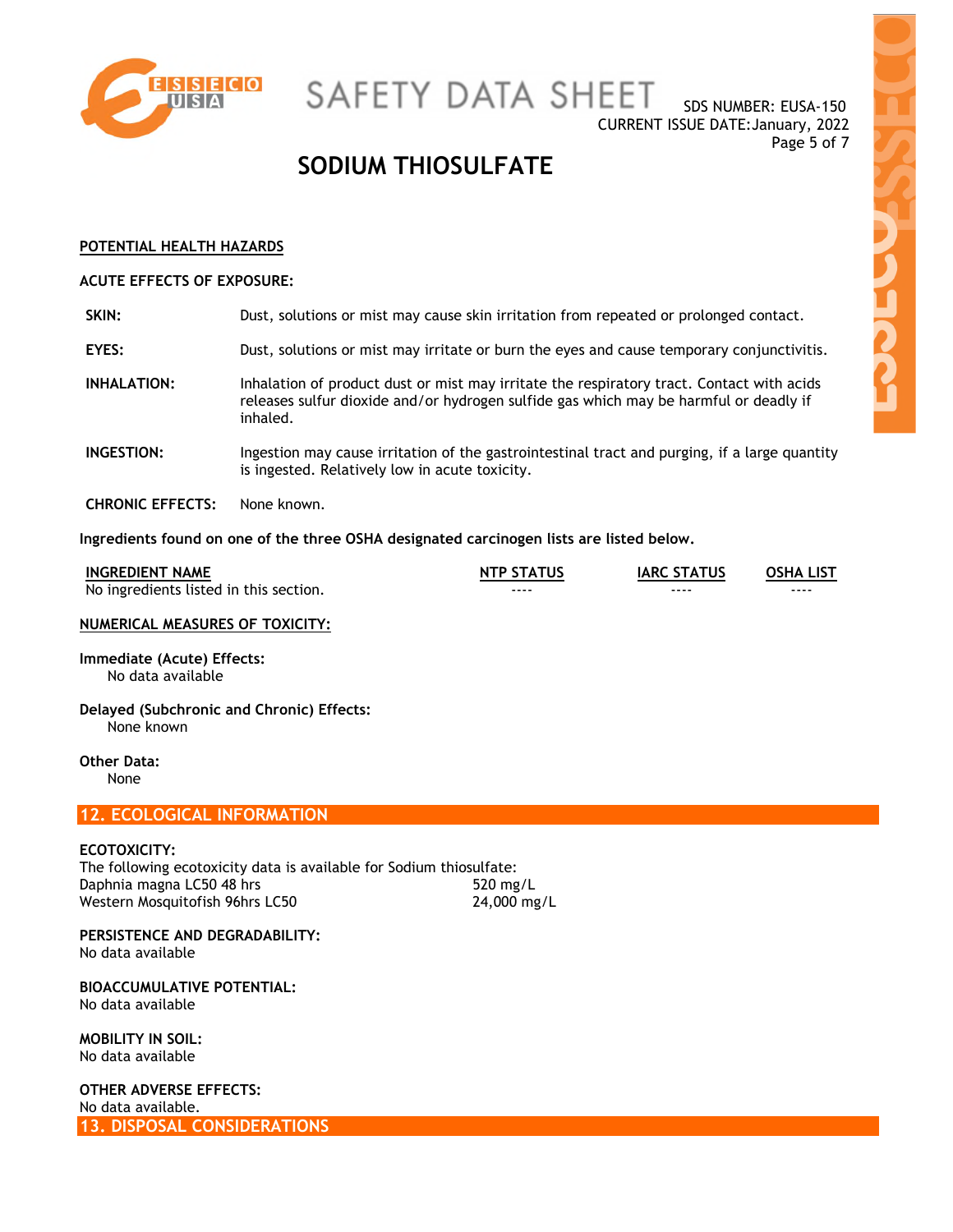

SAFETY DATA SHEET

SDS NUMBER: EUSA-150 CURRENT ISSUE DATE:January, 2022 Page 6 of 7

# **SODIUM THIOSULFATE**

#### **RCRA**

**Is the unused product a RCRA hazardous waste if discarded?** No

**If yes, the RCRA ID number is:** Not applicable.

#### **OTHER DISPOSAL CONSIDERATIONS:**

Dispose of in accordance with applicable Federal, State and Local regulations.

The information offered in section 13 is for the product as shipped. Use and/or alterations to the product such as mixing with other materials may significantly change the characteristics of the material and alter the RCRA classification and the proper disposal method.

### **14. TRANSPORT INFORMATION**

**US DOT HAZARD CLASS:** Not regulated. **US DOT ID NUMBER:** Not applicable. **PROPER SHIPPING NAME:** Not applicable.

For additional information on shipping regulations affecting this material, contact the information number found in Section 1.

#### **15. REGULATORY INFORMATION**

#### **TOXIC SUBSTANCES CONTROL ACT (TSCA)**

**TSCA INVENTORY STATUS:** All components are listed on TSCA Inventory of Chemical Substances. **OTHER TSCA ISSUES:** None.

#### **SARA TITLE III/CERCLA**

"Reportable Quantities" (RQs) and/or "Threshold Planning Quantities" (TPQs) exist for the following ingredients.

| <b>INGREDIENT NAME</b>                 | SARA/CERCLA RQ (lb) | SARA EHS TPQ (lb) |
|----------------------------------------|---------------------|-------------------|
| No ingredients listed in this section. | ----                | ----              |

**Spills or releases resulting in the loss of any ingredient at or above its RQ requires immediate notification to the National Response Center [(800) 424-8802] and to your Local Emergency Planning Committee. Many states have more stringent regulations. Report all spills in accordance with local, state and federal regulations.** 

**SECTION 311 HAZARD CLASS:** See OSHA Hazard Classification in Section 2.

#### **SARA 313 TOXIC CHEMICALS**:

The following ingredients are SARA 313 "Toxic Chemicals" and may be subject to annual reporting requirements. CAS numbers and weight percents are found in Section 2.

#### **INGREDIENT NAME COMMENT**

No ingredients listed in this section.

#### **STATE RIGHT-TO-KNOW**

In addition to the ingredients found in Section 2, the following are listed for state right-to-know purposes.

**INGREDIENT NAME WEIGHT % COMMENT**